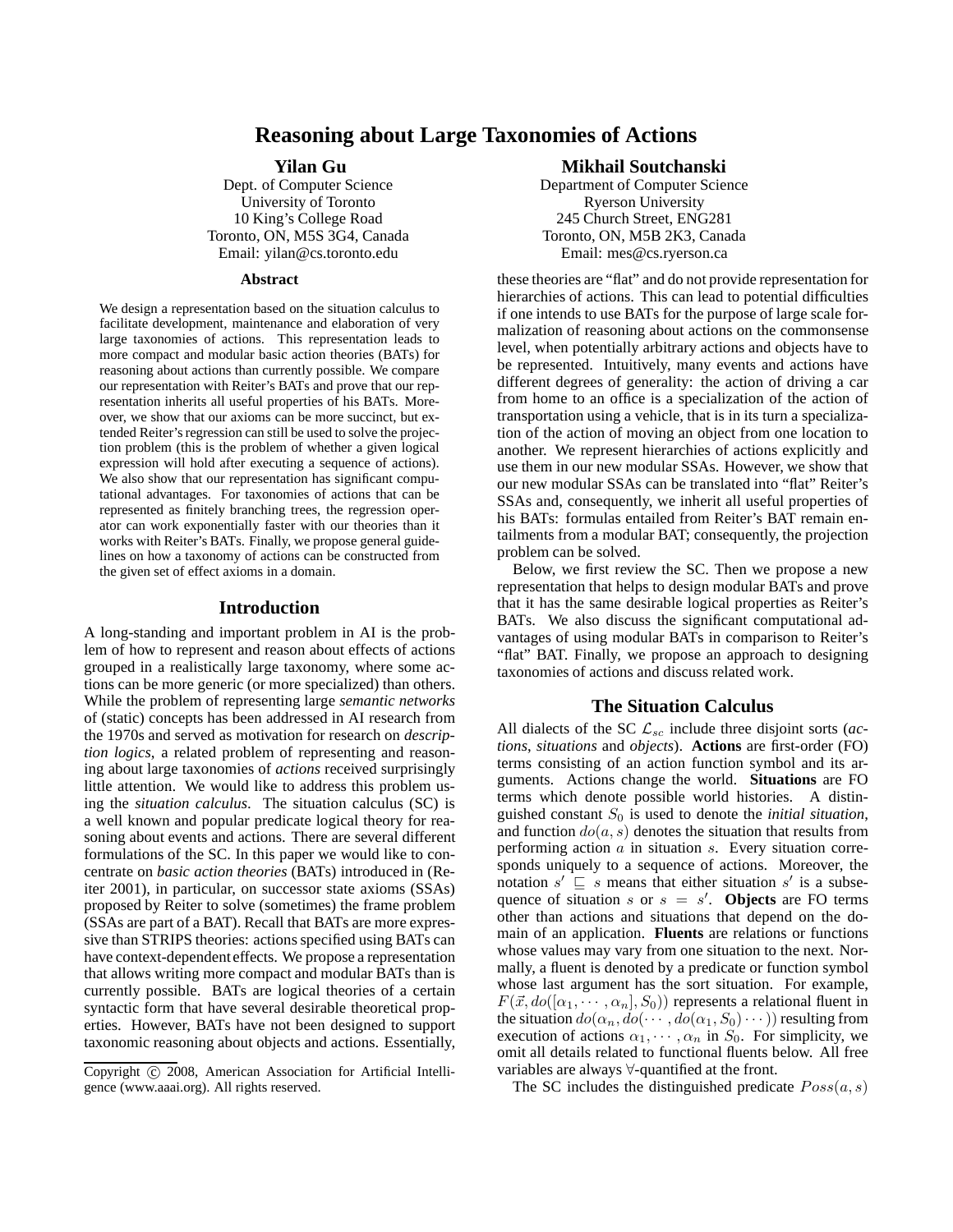to characterize actions a that are possible to execute in s. For any first order SC formula  $\phi$  and a term s of sort situation, we say  $\phi$  is a formula *uniform* in s iff it mentions only fluents (does not mention  $Poss$  or  $\sqsubseteq$ ), it does not quantify over variables of sort situation, it does not use equality on situations, and whenever it mentions a term of sort situation in a fluent, then that term is a variable s (see (Reiter 2001)).

A *basic action theory* (BAT) D in the SC is a set of axioms written in  $\mathcal{L}_{sc}$  with the following five classes of axioms to model actions and their effects (Reiter 2001). **Action precondition axioms**  $\mathcal{D}_{ap}$ : For each action function  $A(\vec{x})$ , there is one axiom of the form  $Poss(A(\vec{x}), s) \equiv \Pi_A(\vec{x}, s)$ .  $\Pi_A(\vec{x}, s)$  is a formula uniform in s with free variables among  $\vec{x}$  and s, which characterizes the preconditions of action A. **Successor state axioms**  $\mathcal{D}_{ss}$ **:** For each relational fluent  $F(\vec{x}, s)$ , there is one axiom of the form

$$
F(\vec{x}, do(a, s)) \equiv \bigvee_i \psi_i^+(\vec{x}, a, s) \lor F(\vec{x}, s) \land \neg(\bigvee_j \psi_j^-(\vec{x}, a, s)). \quad (1)
$$

Here, each formula  $\psi_i^+(\vec{x}, a, s)$  ( $\psi_j^ \overline{j}(\vec{x}, a, s)$ , respectively) is uniform in s and specifies a positive effect (negative effect, respectively) with certain conditions on fluent  $F$ . Each  $\psi_i^+(\vec{x}, a, s)$  or  $\psi_i^ \overline{i}(\vec{x}, a, s)$  in Eq. (1) has the syntactic form  $\exists \vec{z}.a = A(\vec{y}) \land \gamma(\vec{x}, \vec{z}, s),$  (2)

where 
$$
\vec{z} = \vec{y} - \vec{x}
$$
 and  $\gamma(\vec{x}, \vec{z}, s)$  is a context where the ac-  
tion  $A(\vec{y})$  has the effect. The successor state axiom (SSA)  
for each fluent *F* completely characterizes the truth value of  
*F* in the next situation  $do(a, s)$  in terms of values that fluents  
have in the current situation *s*. Notice that, unlike STRIPS,  
in general these SSA axioms are context-dependent. **Initial**  
**theory**  $\mathcal{D}_{S_0}$ : A set of FO formulas whose only situation term  
is  $S_0$ . It specifies the values of all fluents in the initial state.  
It also describes all the facts that are not changeable by any  
actions in the domain. **Unique name axioms for actions**  
 $\mathcal{D}_{una}$ : Includes axioms specifying that two actions are dif-  
ferent if their action names are different, and that identical  
actions have identical arguments. **Foundational axioms for**  
**situations**  $\Sigma$ : The axioms for situations which characterize  
the basic properties of situations. These axioms are domain  
independent. They are included in the axiomatization of any

dynamic system in the SC (see (Reiter 2001) for details).

Suppose that  $\mathcal{D} = \mathcal{D}_{ap} \cup \mathcal{D}_{ss} \cup \mathcal{D}_{S_0} \cup \Sigma \cup \mathcal{D}_{una}$  is a BAT,  $\alpha_1, \cdots, \alpha_n$  is a sequence of ground action terms, and  $G(s)$  is a uniform formula with one free variable s. One of the most important reasoning tasks in the SC is the projection problem, that is, to determine whether  $\mathcal{D} \models$  $G(d\text{o}([\alpha_1, \cdots, \alpha_n], S_0))$ . Another basic reasoning task is the executability problem. Planning and high-level program execution are two important settings where the executability and projection problems arise naturally. *Regression* is a central computational mechanism that forms the basis for automated reasoning in the SC (Reiter 2001). A recursive definition of the regression operator R on any *regressable formula*  $\phi$  is given in (Reiter 2001). We use notation  $\mathcal{R}[\phi]$  to denote the formula that results from eliminating Poss atoms in favor of their definitions as given by action precondition axioms and replacing fluent atoms about  $do(\alpha, s)$  by logically equivalent expressions about s as given by SSAs repeatedly until it cannot make such replacements any further. The regression theorem (Reiter 2001) shows that one can reduce

the evaluation of a regressable formula  $W$  to a FO theorem proving task in the initial theory together with unique name axioms for actions:  $\mathcal{D} \models W$  iff  $\mathcal{D}_{S_0} \cup \mathcal{D}_{una} \models \mathcal{R}[W]$ . This fact is the key result in the SC. It demonstrates that an executability or a projection task can be reduced to a theorem proving task that does not use precondition, successor state, and foundational axioms. This is one of the reasons why the SC provides a natural and easy way to represent and reason about dynamic systems.

#### **Action Hierarchies**

In practice, it is not easy to specify and reason with a logical theory  $D$  if an application domain includes a very large number of actions. To deal with this problem, we propose to represent events and actions using a hierarchy.

**Definition 1** *We use the predicate*  $sp(a_1, a_2)$  *to represent that action*  $a_1$  *is a* direct specialization *of action*  $a_2$  *(action*  $a_2$  *is a* direct generalization *of*  $a_1$ *). An* action diagram *is defined by a finite set* H *of axioms of the syntactic form*

$$
sp(A_1(\vec{x}), A_2(\vec{y})) \equiv \phi_{A_1, A_2}(\vec{x}, \vec{y}) \tag{3}
$$

for two action functions  $A_1(\vec{x}), A_2(\vec{y}),$  where  $\phi_{A_1,A_2}(\vec{x},\vec{y})$ *is a satisfiable (i.e., not equivalent to* ⊥*) situation-free FO formula with free variables at most among*  $\vec{x}, \vec{y}$ . Also,  $\mathcal{H}$ *must be such that the following condition hold:*

$$
\mathcal{H} \cup \mathcal{D} \models \; sp(a_1, a_2) \supset (Poss(a_1, s) \supset Poss(a_2, s)).
$$

Given any action diagram  $H$ , we say that a directed graph  $G = \langle V, E \rangle$  is a *digraph of* H when  $V = \{A_1, \dots, A_n\},\$ where all  $A_i$ 's are distinct action function symbols in  $D$  and a directed edge  $A_j \rightarrow A_k$  belongs to the edge set E iff there is an axiom of the form  $sp(A_j(\vec{x}), A_k(\vec{y})) \equiv \phi_{A_j, A_k}(\vec{x}, \vec{y})$ in  $H$ . From  $\mathcal{D}_{una}$  follows that the graph G cannot have multiple edges from one node to another. When the digraph G of  $H$  is acyclic, i.e., there is no directed loop in  $G$ , we call H an *acyclic action diagram*. Below, we will only consider acyclic action diagrams. Note that if each action in the digraph of an acyclic action diagram has only one parent (single inheritance case), then the digraph is actually a forest, but generally, there can be actions that have several parents (multiple inheritance case), as shown in Examples 1 and 2.

**Example 1** Consider actions performed in a kitchen, actions such as washing, cooking, frying, etc. Some can be considered as specializations of others. To simplify the example we assume that water and electricity are always available, ignore some other kitchen activities (such as chopping, mixing, etc) and consider the (simplified) action digraph shown in Fig. 1. Each edge corresponds to one sp axiom in the set  $H$ , for example,

 $sp(wash(x),kitchenAct), sp(prepFood(x),kitchenAct),$  $sp(cook(food, vessel),prepFood(food)),$  $\{sp(olyCook(food, vessel), cosk(food, vessel)),$  $sp(oily Cook(food, vessel), reheat(food)),$  $sp(microwave(food),reheat(food)), \cdots, etc.$ 

**Example 2** We show additional examples where actions in  $H$  can have different numbers of arguments. Consider an action  $travel(p, o, d)$ : a person p travels from origin o to destination d. It can be regarded as a direct specialization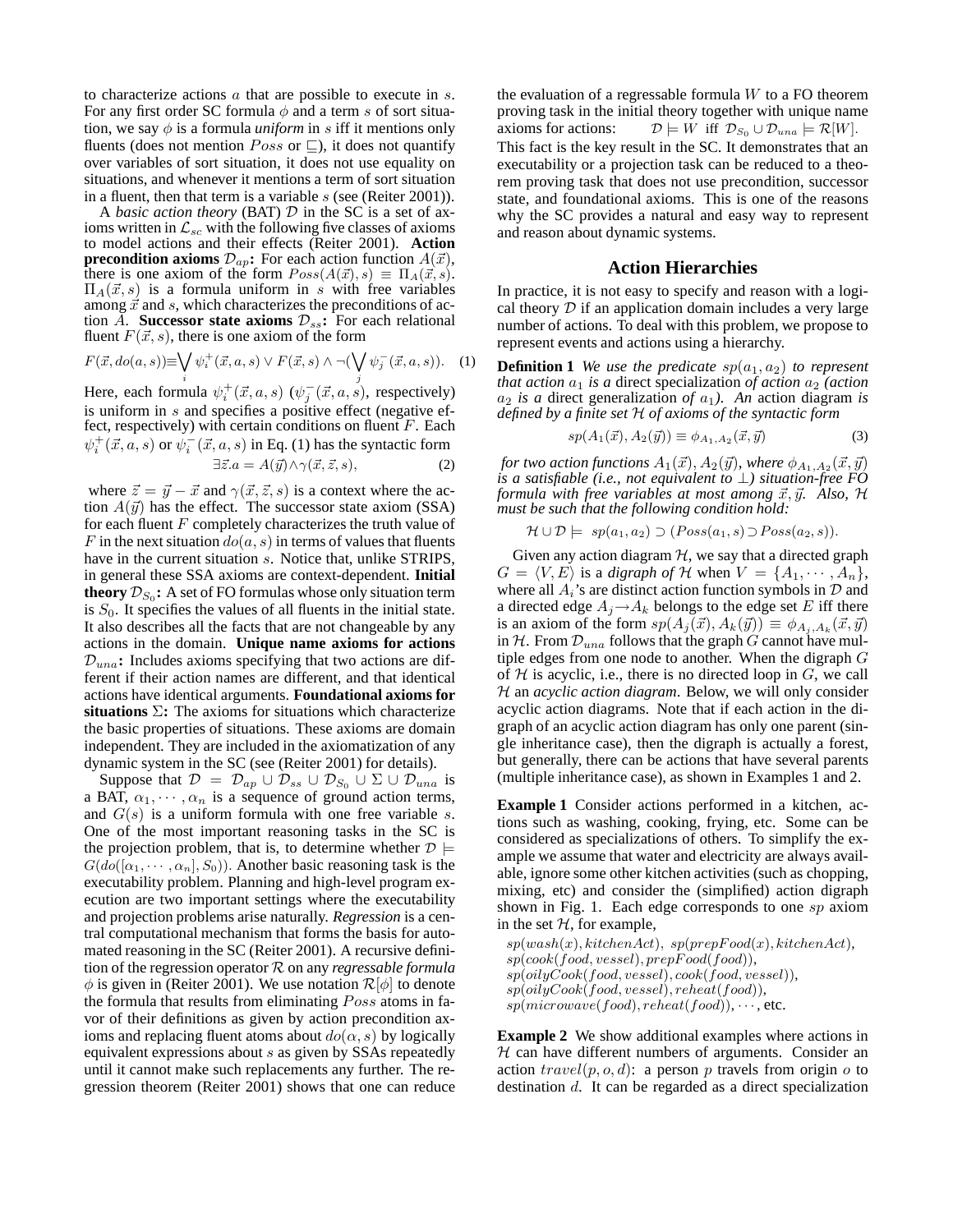

Figure 1: A (Simplified) Action Digraph for Kitchen Activities

of  $move - person p$  moves from location  $o$  to location  $d$ :  $sp(\mathit{travel}(p, o, d), move(p, o, d))$ .

Consider an action  $drive(p, v, o, d)$ , representing that a person  $p$  drives a vehicle  $v$  from origin  $o$  to destination d. It can be considered as a direct specialization of action  $travel$  – person  $p$  travels from location  $o$  to location d:  $sp(drive(p, v, o, d), travel(p, o, d))$ . It is also a direct specialization of action  $move -$  vehicle  $v$  moves from location o to location d:  $sp(drive(p, v, o, d), move(v, o, d))$ .

Consider an action  $passDr(p, dr)$ : a person p passes through a door  $dr$ . It is considered as a direct specialization of  $move(p, o, d)$  iff the origin o is the outside of dr and the destination  $d$  is the inside of  $dr$ , or vice versa:

 $sp(\text{passDr}(p, dr), \text{move}(p, o, d)) \equiv$ 

 $outside(o, dr) \land inside(d, dr) \lor outside(d, dr) \land inside(o, dr),$ where predicate  $outside(o, dr)$   $(inside(d, dr),$  respectively) is true iff  $o(d,$  respectively) is the location that is outside (inside, respectively) of  $dr$ .

In this paper, we will only consider action diagrams with *monotonic inheritance* of effects:

$$
\mathcal{D} \cup \mathcal{H} \models (\forall F).sp(a_1, a_2) \land F(s) \not\equiv F(do(a_2, s))
$$
  

$$
\supset F(do(a_1, s)) \equiv F(do(a_2, s)).
$$

Since there are only finitely many (say,  $m$ ) fluents in  $D$ , the above second-order (SO) formula can be replaced by the finite conjunction (over  $j = 1..m$ ) of FO formulas (where  $F_j(\vec{x_j}, s)$  is jth fluent with object arguments  $\vec{x_j}$ ):

$$
sp(a_1, a_2) \wedge F_j(\vec{x_j}, s) \not\equiv F_j(\vec{x_j}, do(a_2, s))
$$
  
\n
$$
\supset F_j(\vec{x_j}, do(a_1, s)) \equiv F_j(\vec{x_j}, do(a_2, s)).
$$

Because in general we need to reason about a direct specialization of another direct specialization of an action, we define (distant) specializations using the predicate  $sp^*$ .

**Definition 2** *The predicate*  $sp^*(a_1, a_2)$  *represents that action*  $a_1$  *is a* (distant) specialization *of action*  $a_2$  *and is defined as a reflexive-transitive closure of* sp*:*

$$
sp^*(a_1, a_2) \equiv (\forall P) \cdot \{ (\forall v) [P(v, v)] \land (\forall v, v', v'') [sp(v, v') \land P(v', v'') \supset P(v, v'')] \land (\forall v, v') [sp(v, v') \supset P(v, v')] \supset P(a_1, a_2)
$$
 (4)

Axiom (4) requires SO logic, but we will show in Theorem 3 that we can still reduce reasoning about regressable formulas to theorem proving in FOL only. We denote the set of axioms including Axiom (4) and all axioms in an action diagram  $H$  as  $H^*$  and call it the *action hierarchy (of*  $H$ ).

**Definition 3** *An action hierarchy* H<sup>∗</sup> *is acyclic iff it entails the following conditions:*  $\mathcal{H}^*$   $\models sp^*(A_1(\vec{x}_1), A_2(\vec{y}_1)) \land$  $sp^*(A_2(\vec{y}_2), A_1(\vec{x}_2)) \supset A_1(\vec{x}_3) = A_2(\vec{y}_3)$  *for all action functions*  $A_1, A_2$ *.* 

One can easily prove that under  $\mathcal{D}_{una}$ ,  $\mathcal{H}^*$  is acyclic according to Def. 3 iff the digraph of the action diagram  $H$  is acyclic. Note that the above condition in Def. 3 is more general than the antisymmetry of  $sp^*$  (because antisymmetry is not strong enough to assure the acyclicity of  $H$ ).

The following theorem states that the action hierarchies entail the same intuitively clear taxonomic properties as the predicate sp.

**Theorem 1** *Let* H *be an acyclic action diagram, whose cor*responding action hierarchy is  $\mathcal{H}^*$ . Then,

 $\mathcal{H}^* \cup \mathcal{D} \models sp^*(a_1, a_2) \supset (Poss(a_1, s) \supset Poss(a_2, s)).$ 

**Proof:** It follows from Def. 1, Def. 2 and Def. 3 using induction, but details are omitted because of lack of space.  $\Box$ 

Moreover, the following lemma will be convenient later.

**Lemma 1** *Consider any acyclic action diagram* H*, whose corresponding action hierarchy is* H<sup>⋆</sup> *. For any action functions*  $\overline{A}_1(\vec{x})$  *and*  $A_2(\vec{y})$ *,*  $A_1(\vec{x})$  *is a (distant) specialization of*  $A_2(\vec{y})$  iff  $\phi_{A_1,A_2}(\vec{x},\vec{y})$ , for some situation-free FO formula φ<sup>A</sup>1,A<sup>2</sup> *(including* ⊤ *and* ⊥*) whose free object variables are*  $at most among  $\vec{x}$  and  $\vec{y}$ . That is,$ 

$$
\mathcal{H}^{\star} \cup \mathcal{D}_{una} \models sp^{\ast}(A_1(\vec{x}), A_2(\vec{y})) \equiv \phi_{A_1, A_2}(\vec{x}, \vec{y}).
$$

And,  $\phi_{A_1, A_2}$  can be found from  $\mathcal H$  *in finitely many steps.* 

**Proof:** Let  $G = \langle V, E \rangle$  be the digraph of the given  $H$ , and let  $max(A', A)$  be the maximum of the lengths of all the distinct paths from  $A'$  to  $A$  in  $G$ . We prove the following property  $P(n)$  for any natural number  $n$ : "For any action function symbol  $A'$ ,  $A$  such that  $max(A', A) = n, n \leq |V|$ , and for any distinct free variables  $\vec{x}, \vec{y}, sp^*(A'(\vec{x}), A(\vec{y})) \equiv \phi_{A',A}(\vec{x}, \vec{y})$  for some FO formula  $\phi_{A',A}$  (including  $\top$  and  $\bot$ ) with object variables at most among  $\vec{x}$  and  $\vec{y}$  ".

Base case:  $P(0)$ ,  $max(A', A)=0$ , two sub-cases.  $\frac{\text{Case 1: }}{4}$ , since  $sp^*$  is reflexive

$$
sp^*(A'(\vec{x}), A(\vec{y})) \equiv |\vec{x}| = |\vec{y}| \wedge \bigwedge_{i=1}^{|\vec{x}|} x_i = y_i \text{ (by UNA)}.
$$

Case 2:  $A \neq A'$ , and since  $max(A', A)=0$ , which means there is no sp path between A and A', then  $sp^*(A'(\vec{x}), A(\vec{y})) \equiv \bot$ . Inductive step: Assume that  $P(j)$  is true for all  $j < n$ , we prove  $P(n)$ , where  $n > 0$ . Consider any action function symbols  $A'$ , A such that  $max(A', A) = n$ , where  $n \leq |V|$ . Since  $G$  is acyclic, hence each path from  $A$  to  $A'$  has no repetitions of the action nodes. Since  $n > 0$ , collect all direct generalizations of A' in G, say  $\{A_1, \dots, A_t\}$ , which are (distant) specializations of A. Then,

$$
sp^*(A'(\vec{x}), A(\vec{y})) \equiv \nabla^*_{i=1}(\exists \vec{x_i})[sp(A'(\vec{x}), A_i(\vec{x_i})) \wedge sp^*(A_i(\vec{x_i}), A(\vec{y}))].
$$

For each i,  $max(A_i, A) \leq n-1$ . By the induction hypothesis, we have  $sp^*(A_i(\vec{x_i}), A(\vec{y})) \equiv \phi_{A_i,A}(\vec{x_i}, \vec{y})$  for some situation-free FO formula  $\phi_{A_i,A}$  whose free variables are at most among  $\vec{x_i}$  and  $\vec{y}$ . In  $H$ , for each i we have  $sp(A'(\vec{x}), A_i(\vec{x_i})) \equiv \phi_{A',A_i}(\vec{x}, \vec{x_i}),$ 

where  $\phi_{A',A_i}$  is a situation-free FO formula. Let

$$
\phi_{A',A}(\vec{x}, \vec{y}) = \bigvee_{i=1}^{t} (\exists \vec{x_i}) [\phi_{A',A_i}(\vec{x}, \vec{x_i}) \wedge \phi_{A_i,A}(\vec{x_i}, \vec{y})],
$$

then  $P(n)$  is proved. Notice that  $n \leq |V|$ ; hence such FO formula can always be obtained in finitely many steps.  $\Box$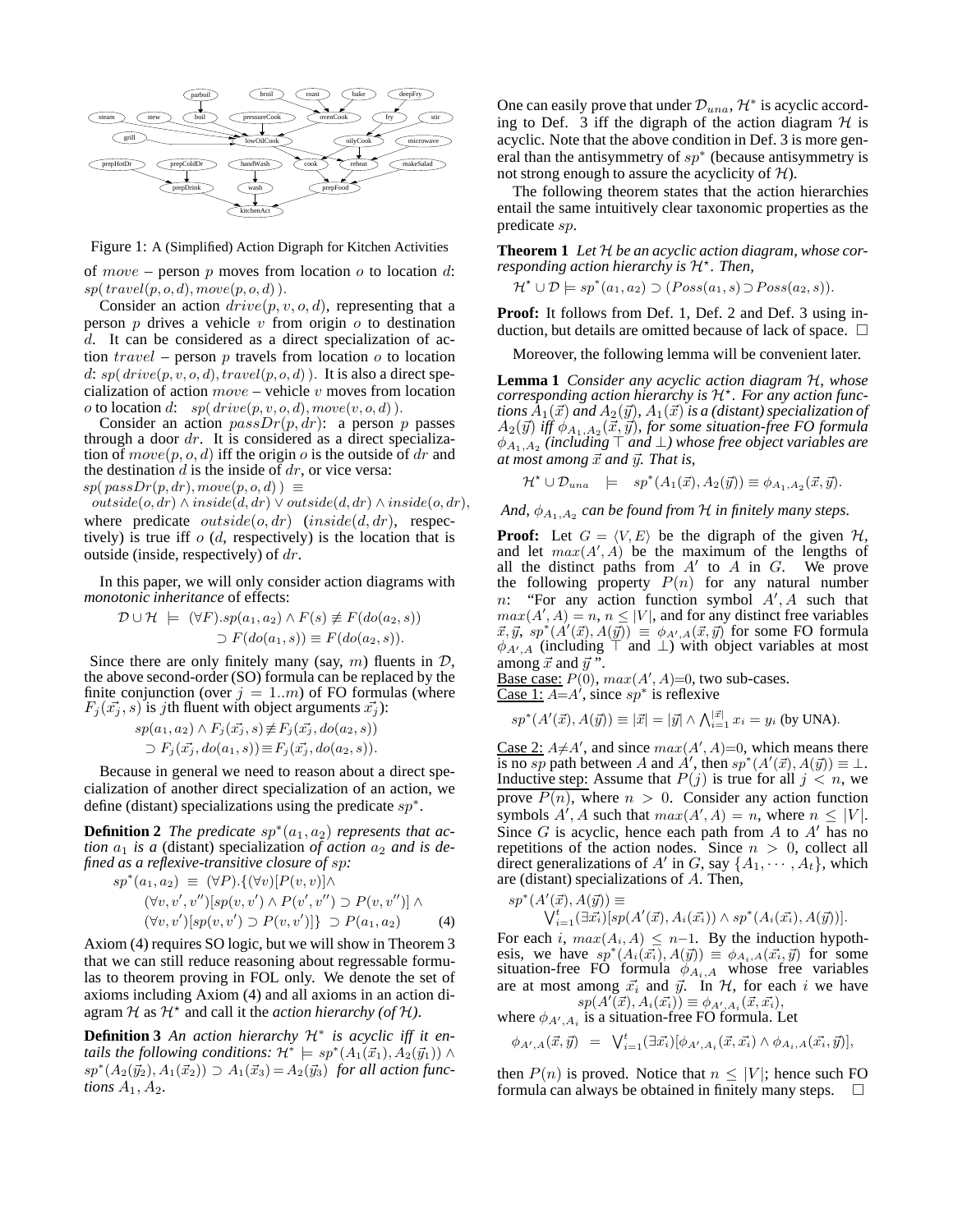**Example 3** We continue with Example 2. Most of the FO formulas  $\phi_{A_1,A_2}(\vec{x}, \vec{y})$  equivalent to  $sp^*(A_1(\vec{x}), A_2(\vec{y}))$  are straightforward (either ⊤,  $\perp$ , or the same as the axioms of sp), except for  $s_p*(drive(p, v, o, d), move(obj, orig, dest))$  for any free variable  $p, v, o, d, obj, orig, dest.$  By using Def. 2 and the axioms given in Example 2, we have

$$
sp^*(drive(p, v, o, d), move(obj, orig, dest))
$$
  
\n
$$
\equiv sp(drive(p, v, o, d), move(obj, orig, dest)) \vee
$$
  
\n
$$
sp(drive(p, v, o, d), travel(p, o, d)) \wedge
$$
  
\n
$$
sp(travel(p, o, d), move(obj, orig, dest))
$$
  
\n
$$
\equiv v = obj \wedge o = orig \wedge d = dest \vee
$$
  
\n
$$
p = obj \wedge o = orig \wedge d = dest,
$$

which can be simplified as: for any variables  $p, v, o, d, obj$ ,  $sp^*(drive(p, v, o, d), move(obj, o, d)) \equiv p = obj \lor v = obj.$ 

#### **Modular BATs**

Our goal is to provide a more compact specification of a BAT based on a given hierarchy of actions. We will call such a modified BAT a *modular BAT* and denote it as  $\mathcal{D}^H$ , where

$$
\mathcal{D}^H = \mathcal{D}_{ap} \cup \mathcal{D}_{ss}^H \cup \mathcal{D}_{S_0}^H \cup \Sigma \cup \mathcal{D}_{una}.
$$

Here,  $\mathcal{D}_{S_0}^H = \mathcal{D}_{S_0} \cup \mathcal{H}^\star$ , in which  $\mathcal{H}^\star$  is the action hierarchy and  $\mathcal{D}_{S_0}$  describes the usual initial state, the same as Reiter's initial theory, and  $\mathcal{D}_{ss}^H$  is the new class of SSAs specified based on  $\mathcal{H}^*$ . In the sequel, let  $sp^*_{=}(\alpha,\alpha')$  be an abbreviation for either  $sp^*(a, a')$  or  $a = a'$  in Formula (5) below.

The new syntactic form of SSAs in  $\mathcal{D}_{ss}^H$  can be different from Reiter's format in  $\mathcal{D}_{ss}$ . Intuitively, instead of repeating tediously each individual action in the right-hand side (RHS) of a SSA for a fluent, say  $F(\vec{x}, do(a, s))$ , one can take advantage of the action hierarchies and describe the effect of the whole class of action functions at once. One can say that all those actions which are (distant) specializations of some generic action  $A(\vec{y})$  (actions from the branch going out of  $A(\vec{y})$ , except those (distant) specializations of some other generic actions, say  $A(\vec{y}_l)$  for  $1 \leq l \leq h$  (i.e., excluding actions from some branches), can cause the same (positive or negative) effects on  $F$  under certain conditions. By doing so, we can represent the effects of actions more compactly. We will see later that this new form of SSAs leads to significant computational advantages as well.

It is convenient to use the following notation related with a fluent  $F(\vec{x}, s)$ : for any variable vector  $\vec{y}_l$  ( $l \geq 0$ ), let  $\vec{z}_l = \vec{y}_l - \vec{x}$  (i.e.,  $\vec{z}_l$  are the new variables mentioned in  $\vec{y}_l$ ) but not in  $\vec{x}$ ). Note that, in the RHS of the SSA of  $F(\vec{x}, s)$ , those new variables  $\vec{z}_l$  need to be existentially quantified. Formally speaking, the modified SSA of a relational fluent  $F(\vec{x}, s)$  has the format (1), where each  $\psi_i^+(\vec{x}, a, s)$  or  $\psi_i^ \overline{i}(\vec{x}, a, s)$  has either the syntactic form (2) or the following syntactic form:

$$
(\exists \vec{z}_0)[sp^{\star}(a, A(\vec{y}_0)) \wedge \gamma(\vec{x}, \vec{z}_0, s) \wedge \bigwedge_{l=1}^h \neg (\exists \vec{z}_l) sp^{\star}_{=}(a, A_l(\vec{y}_l))]. \tag{5}
$$

In (5),  $\gamma$  is a formula uniform in s that has  $\vec{x}, \vec{z}_0$ , s at most as its free variables. Notice that whenever  $\vec{z}_l$  ( $l \geq 0$ ) is empty, then there is no existential quantifier over  $\vec{z}_l$ . In addition, in (5), when index  $h = 0$ , the conjunction over l does not exist. One can prove that axiomatizers can always write modified SSAs in  $D^H$  with  $h = 0$  in (5). However, with negation (when  $h > 0$ ), axiomatizers gain flexibility of writing SSAs that can deliver more computational advantages. Details can be found in the next section (see Example 6).

Other classes of axioms such as the initial theory  $\mathcal{D}_{S_0}$ , the precondition axioms  $\mathcal{D}_{ap}$ , the foundational axioms  $\Sigma$  and unique name axioms for actions  $\mathcal{D}_{una}$  have the same formats as in (Reiter 2001). It is easy to see that a modular BAT  $\mathcal{D}^H$  differs from Reiter's BAT  $\mathcal D$  in the following aspects:  $\mathcal{D}_{S_0}^H$  includes the action hierarchy  $\mathcal{H}^*$  and can use  $sp^*$  to specify SSAs for *classes* of actions, while  $\mathcal{D}_{ss}$  enumerates each action individually. However, according to Lemma 2 (with a constructive proof), theories  $\mathcal{D}^H$  and  $\tilde{\mathcal{D}}$  are related.

**Lemma 2** *For a*  $\mathcal{D}_{ss}^H$ , there exists an equivalent class  $\mathcal{D}_{ss}$ *including SSAs of the syntactic form given in Reiter's BAT (Reiter 2001): for each relational fluent* F

$$
\mathcal{D}^H \models F(\vec{x}, do(a, s)) \equiv \phi_F(\vec{x}, a, s)
$$

*in which*  $\phi_F$  *may have occurrences of the predicate sp<sup>\*</sup>,* there exists a uniform formula  $\phi_F'(\vec x, a, s)$  that does not men*tion*  $sp^*$  *and such that*  $\mathcal{D} \models F(\vec{x}, do(a, s)) \equiv \phi'_F(\vec{x}, a, s)$ *.* **Proof:** Assume that a given BAT  $D$  includes  $k$  action functions in total, say  $A_1(\vec{v}_1), \cdots, A_k(\vec{v}_k)$ . For each relational fluent  $F(\vec{x}, s)$ , assume that its SSA in  $\mathcal{D}^H$  is of the form (1) whose positive and negative effect conditions have the syntactic form  $(5)$ , then we substitute  $a$  with each action function, say  $A_i(\vec{v}_i)$  (without loss of generality, we assume that variables in  $\vec{v}_i$  are all new variables never used in the SSA of  $F$ ), and in the RHS obtained by this substitution from the SSA of  $F(\vec{x}, do(A_i(\vec{v}_i), s))$ , replace every occurrence of  $sp^*$ (that has two action functions as arguments) with its equivalent FO formula (that exists according to Lemma 1). This replacement results in an axiom of the following form

 $F(\vec{x}, do(A_i(\vec{v}_i), s)) \equiv \psi_i^+(\vec{x}, \vec{v}_i, s) \lor F(\vec{x}, s) \land \neg \psi_i^-(\vec{x}, \vec{v}_i, s).$ Whenever  $\psi_i^+(\vec{x}, \vec{v}_i, s)$   $(\psi_i^-)$  $\bar{i}^-(\vec{x}, \vec{v}_i, s)$ , respectively) are consistent conditions (SC formulas uniform in s),  $A_i(\vec{v}_i)$  has a positive effect (a negative effect) on  $F$  under such condition. Hence, the following yields the logically equivalent SSA of  $F$  in the usual BAT of (Reiter 2001):

$$
F(\vec{x}, do(a, s)) \equiv \left[\bigvee_{i=1}^{k} (\exists \vec{v}_i)(a = A_i(\vec{v}_i) \land \psi_i^+(\vec{x}, \vec{v}_i, s))\right] \lor
$$
  

$$
F(\vec{x}, s) \land \neg \left[\bigvee_{j=1}^{k} (\exists \vec{v}_j)(a = A_j(\vec{v}_j) \land \psi_j^-(\vec{x}, \vec{v}_j, s))\right].
$$

Notice that the above axiom can be simplified by removing inconsistent clauses. Hence the lemma is proved.

We then have the following important property:

**Theorem 2** *For each*  $\mathcal{D}^H$ *, there exists an equivalent*  $\mathcal{D}$  *of the format given in (Reiter 2001), where equivalence means that for any FO regressable sentence* W *that has no occurrences of the predicate sp,*  $\mathcal{D}^H \models W$  *iff*  $\mathcal{D} \models W$ .

**Proof:** Use Lemma 2. 
$$
\Box
$$

Here we provide some examples of the new way of representing SSAs, and compare them with Reiter's format.

**Example 4** We continue with Example 1 (recall Figure 1). Consider a fluent  $fCooked(x, s)$  (food x is cooked in the situation s), the modular BAT version of its SSA could be:

 $fCooked(x, do(a, s)) \equiv (\exists y) sp^*(a, cook(x, y)) \vee fCooked(x, s).$ Another example is a SSA for the fluent  $dirtyVes(x, s)$  (it will be false after washing a vessel  $x$  in some manner, or it will be true when  $x$  is used to prepare food or drink):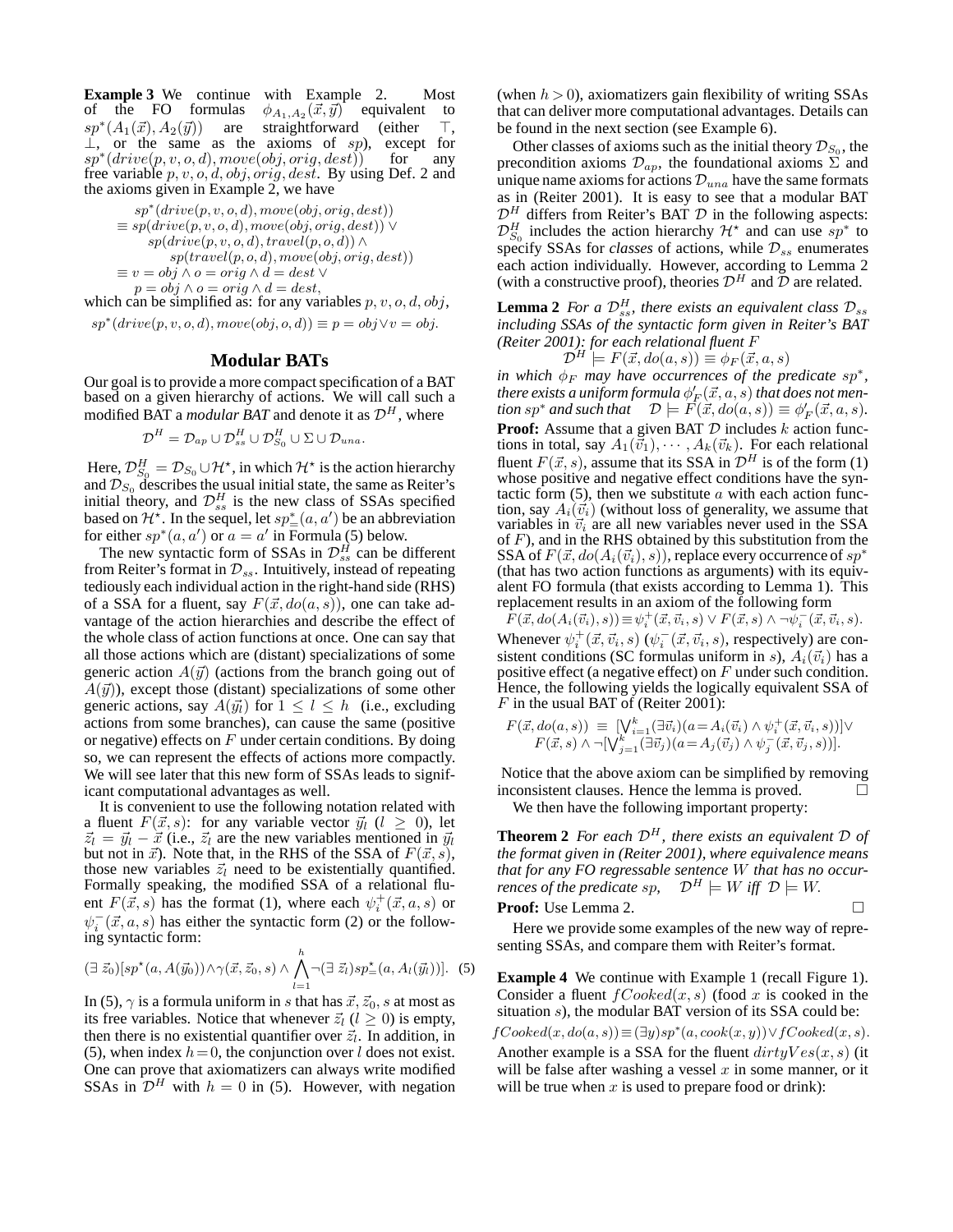$dirtyVes(y, do(a, s)) \equiv dirtyVes(y, s) \wedge \neg sp^*(a, wash(y))$  $\breve{\vee}(\exists x)$ sp $*(a, cook(x, y)) \breve{\vee} (\exists x) a = makeSalad(x, y)$  $\vee (\exists x) s p^*(a, prepDrink(x,y)).$ 

The Reiter's SSA for fluent  $fCooked(x, s)$  (with a bigger taxonomy of actions, it will be much longer):

 $fCooked(x, do(a, s)) \equiv$ 

$$
(\exists y)[a = \cosh(x, y) \lor a = \text{lowOil} \text{Cook}(x, y) \lor a = \text{steam}(x, y)
$$
  
\n
$$
\lor a = \text{boil}(x, y) \lor a = \text{stew}(x, y) \lor a = \text{broll}(x, y)
$$
  
\n
$$
\lor a = \text{bake}(x, y) \lor a = \text{roast}(x, y) \lor a = \text{oven} \text{Cook}(x, y)
$$
  
\n
$$
\lor a = \text{pressure} \text{Cook}(x, y) \lor a = \text{oil} \text{y} \text{Cook}(x, y)
$$
  
\n
$$
\lor a = \text{fry}(x, y) \lor a = \text{deepFry}(x, y) \lor a = \text{stir}(x, y)
$$
  
\n
$$
\lor a = \text{parboil}(x, y) \lor a = \text{grill}(x, y) \lor \text{f} \text{Cooked}(x, s).
$$

We can also get a similar longer Reiter's SSA for fluent  $dirtyVes(x, s)$  (details are omitted).

The definitions of the regression operator and the regressable sentences in  $\mathcal{D}^H$  are all the same as in (Reiter 2001). Similar to the regression theorem (Reiter 2001), we have

$$
\mathcal{D}^H \models W \text{ iff } \mathcal{D}_{S_0}^H \cup \mathcal{D}_{una} \models \mathcal{R}[W]
$$

for any regressable sentence W. Let  $\mathcal{E}[\mathcal{R}[W]]$  (called the *extended regression of* W) be the operator that eliminates all occurrences (if any) of the  $sp^*(A', A)$  predicate in  $\mathcal{R}[W]$ in favor of the corresponding FO formulas  $\phi_{A',A}$  that exists according to Lemma 1. Then, we have:

**Theorem 3** *For each*  $\mathcal{D}^H$  *and for any FO regressable sen* $t$ ence  $W$ ,  $\mathcal{D}^H \models W$  iff  $\mathcal{D}_{S_0} \cup \mathcal{H} \cup \mathcal{D}_{una} \models \mathcal{E} \big[ \, \mathcal{R}[W] \, \big].$ 

This theorem is important because  $\mathcal{D}_{S_0}^H \cup \mathcal{D}_{una}$  (and hence  $\mathcal{D}^H$ ) include the SO definition of the predicate sp<sup>\*</sup>. However, all occurrences of  $sp^*$  in sentence  $\mathcal{R}[W]$  can be replaced by FO sentences in finitely many steps according to the Lemma 1. Consequently, one can use regression in our modular BATs to reduce projection and executability problems to theorem proving in FOL only.

# **Advantages of Modular BATs**

Using action hierarchies and specifying BATs modularly not only provides a compact way of representing effects of actions, but sometimes leads to a more computationally efficient (than Reiter's) solution of the projection problem.

**Example 5** Continuing with Example 4, consider a ground action  $\alpha = deepFry(Eqq_1, FryingPan_1)$ , and the regression of  $fCooked(Egg_1, do(\alpha, S_0))$ . Using Reiter's SSA for this fluent, regression involves checking 16 equality clauses between actions when regressing on the positive conditions in the SSA of  $fCooked$  (see the axiom above). Using the modular BAT, extended regression of the positive conditions involves only 1 step of regression for predicate  $sp^*$ , and finally the replacement of  $sp^*(\alpha, cos(kEgg_1, y))$  with the corresponding FO formula, i.e., the operator  $\mathcal{E}$ , takes at most 4 steps of recursive computation (see Figure 1).

Apart from specific examples, let us discuss in general the following problems: when we can actually gain computational advantages using action hierarchies and how much we can gain, whether there is any possible computational disadvantage in using action hierarchies alone, and if so, whether it can be avoided.

According to the definition in the previous section, the digraph of an acyclic action diagram is in fact a directed

acyclic graph (DAG). Computing the FO formula equivalent to  $sp^*(A_1(\vec{x}), A_2(\vec{y}))$  for any pair of action functions  $A_1(\vec{x})$ and  $A_2(\vec{y})$  is similar to finding all paths from  $A_1$  to  $A_2$  in the corresponding digraph. The latter problem has the computational complexity of  $\Theta(p)$  where p is the number of all the distinct edges in the digraph on any path from  $A_1$  to  $A_2$ , and therefore has a computational complexity of  $O(e)$  where e is the number of all edges in the digraph (i.e.,  $e$  is the number of  $sp$  axioms in  $H$ ). As a consequence, this yields the following encouraging and important result.

We start with the case  $h = 0$  in (5). Let  $\phi(a, \vec{x}, s)$  denote  $(\exists \vec{z}_0)[sp^*(a, A(\vec{y}_0)) \wedge \gamma(\vec{x}, \vec{z}_0, s)]$ . In general, to provide an equivalent SSA of  $F(\vec{x}, s)$  in Reiter's representation,  $\phi(a,\vec{x},s)$  has to be replaced by an uniform formula  $\psi(a,\vec{x},s)$ of the form  $(\exists \vec{z}_0)[\psi_{sp}(a,\vec{y}_0) \wedge \gamma(\vec{x},\vec{z}_0,s)]$ . Here,  $\psi_{sp}(a,\vec{y}_0)$ might have the form  $(a = A(\vec{y}_0) \vee \bigvee_{i=1}^{n_A - 1} (\exists \vec{z}_i)(a = A_i(\vec{y}_i) \wedge$  $\psi_i(\vec{y}_0, \vec{y}_i))$ , where each  $A_i(\vec{y}_i)$  (1 $\leq i \leq n_A - 1$ ) is a specialization of  $A(\vec{y}_0)$  under the condition  $\psi_i(\vec{y}_0, \vec{y}_i)$ ,  $n_A$  is the total number of specializations of A. The formula  $\psi_{sp}(a,\vec{y}_0)$ is a logically equivalent replacement of  $sp^*(a, A(\vec{y}_0))$  in  $\phi$  (see Lemma 2). Let the action diagram  $\mathcal{H}$  in  $\mathcal{D}^H$  be acyclic and the corresponding action digraph rooted at A have a tree structure (the most general actions are considered as roots and the most specialized actions are considered as leaves). Then, the computational time of extended regression  $\mathcal{E}[\mathcal{R}[sp^*(\alpha, A(\vec{t}',\vec{z}_0))]$  in the clause  $\phi(\alpha, \vec{t}, S)$ , for any object terms  $\vec{t}$  and any situation term  $do(\alpha, S)$ , is no worse than and (sometimes) can be exponentially faster than computational time of Reiter's regression on  $\psi_{sp}$  in  $\psi(\alpha, \vec{t}, S)$ .

**Theorem 4** *If the sub-tree rooted at* A *in the digraph of* H *is a complete k-ary tree*  $(k \geq 2)$  *with*  $n_A$  *action functions as its nodes, the computational complexity of extended re* $g$ *ression*  $\mathcal{E}[\mathcal{R}[sp^*(\alpha, A(\vec{t}',\vec{z}_0))]$  *is*  $\Theta(\log_k n_A)$ *, while the computational complexity of Reiter's regression*  $\mathcal{R}[\psi_{sn}]$  *on an equivalent replacement is*  $\Theta(n_A)$ .

**Proof:** When a DAG of an action hierarchy has a tree structure or a forest structure, there is at most one path between any two action functions. In particular, assume that the digraph of the action hierarchy is a complete  $k$ ary  $(k \geq 2)$  tree structure and consider the regression of  $F(\vec{t}, do(\alpha, S))$  for any action term  $\alpha$  and situation term S. To specify the equivalent SSA in Reiter's format,  $\phi(\alpha, \vec{t}, S)$ needs to be replaced by  $\psi(\alpha, \vec{t}, S)$ . It is easy to see that one-step regression of the above clause in Reiter's format takes  $\Theta(n_A)$  steps (subsequently, additional time is required to regress recursively  $\mathcal{R}[\gamma(\vec{t},\vec{z}_0, S)]$ . To perform onestep regression using the modular BAT format, it is sufficient to regress  $sp^*(\alpha, A(\vec{t}', \vec{z}_0)) \wedge \gamma(\vec{t}, \vec{z}_0, S)$  (which takes Θ(1) time, excluding again the time that subsequently required to compute recursively  $\mathcal{R}[\gamma(\vec{t},\vec{z}_0, S)]$  and then replace  $sp^*(\alpha, \vec{A}(\vec{t}', \vec{z}_0))$  with the equivalent FO formula. Because this last replacement step can be considered as finding the path from  $\alpha$  to  $A_0$  with the computational complexity of  $\Theta(\log_k n_A)$ . Finally, regression makes the same number of recursive calls in both cases: the formula  $\gamma$  is the same.  $\Box$ 

However, if we do not allow the usage of (in)equality between action terms (e.g.,  $a = A_i$ ) in  $\overline{\mathcal{D}}_{ss}^H$ , we may (some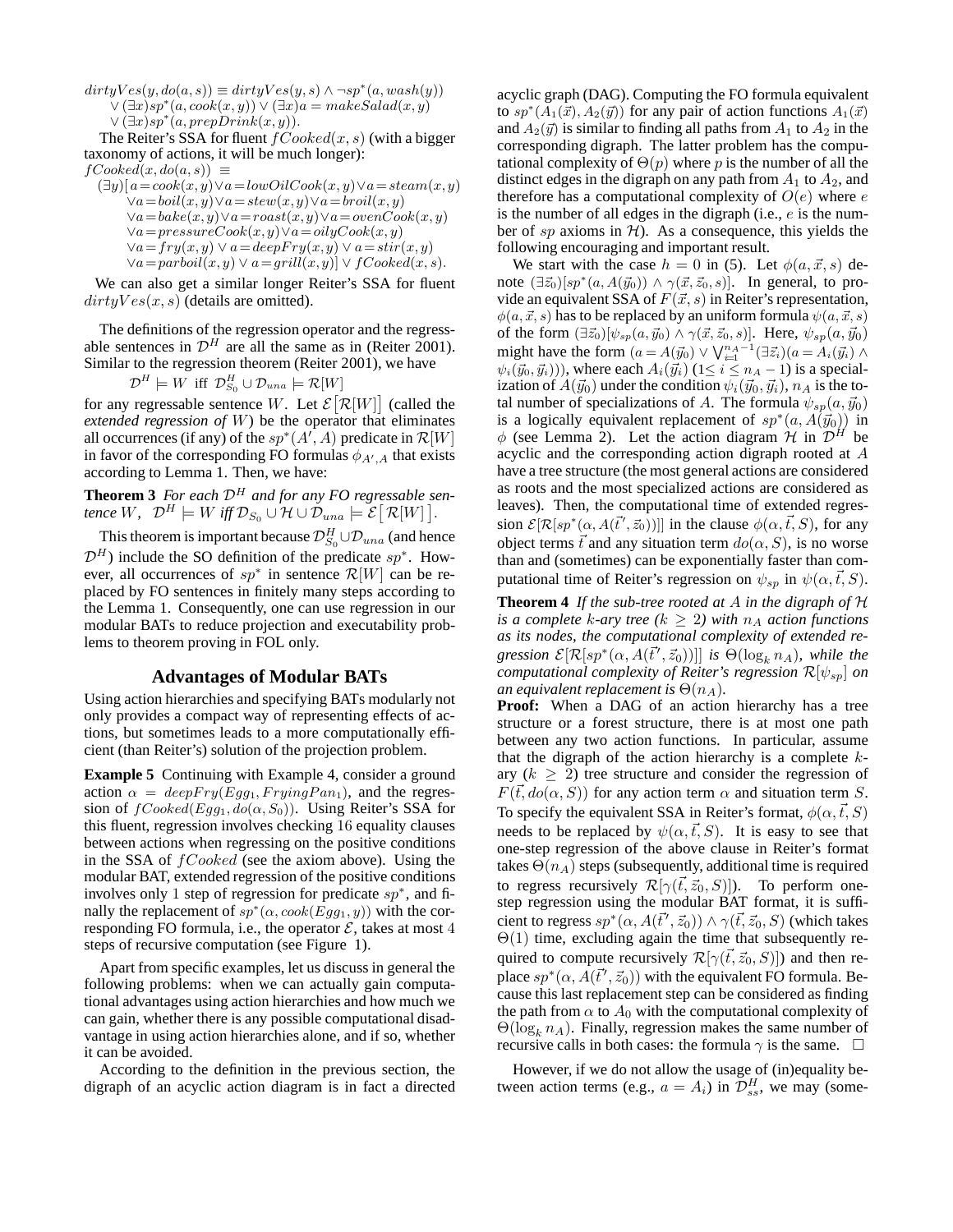times) lose computational advantages when the effects of actions for some fluents only involve very few actions in a large taxonomy or when the structure of a DAG is not a forest, especially if it is close to a complete DAG. Since a dense DAG of  $n$  nodes has at most the order of  $n^2$  edges (a complete DAG of n nodes has  $n(n - 1)/2$  edges in total), computing the FO formula equivalent to the predicate  $sp^*$  has complexity  $O(n^2)$ . To avoid such computational disadvantages, we can easily use both (in)equality between action terms and predicate  $sp^*$  in modular BATs. Whenever the (sub)digraph rooted at some action function symbol  $A$ has a tree structure (even mostly a tree structure with a few extra edges) and most of its specializations have the same effects under certain common conditions on some fluent  $F$ , one can use the  $sp*$  predicate for A to gain both the computational advantage and the advantage of compact representation when writing the SSA for F. Otherwise, one can use the (in)equality format to avoid computational disadvantages.

Now, we illustrate the advantage of using the negated component in clause (5) (i.e., allowing  $h > 0$ ).

**Example 6** We continue with Example 5. Consider a fluent  $nonBBQ(x, s)$ : x is cooked without grilling. Its SSA in  $\mathcal{D}^H$  can be written without negation in (5), i.e. when  $h = 0$ :  $nonBBQ(x, do(a, s)) \equiv (\exists y)[sp^*(a, oily Cook(x, y)) \vee$  $sp^*(a,ovenCook(x, y)) \vee a = steam(x, y) \vee a = stem(x, y) \vee$  $sp^*(a,boil(x,y))] \vee nonBBQ(x,s) \wedge \neg (\exists y)a \neq grill(x,y)$  (6)

Alternatively, it can be written with negation (i.e.,  $h > 0$ ) as:  $nonBBQ(x, do(a, s)) \equiv (\exists y)[sp^*(a, oily Cook(x, y)) \vee$  $sp^*(a, lowOilCook(x, y)) \wedge (\forall z)(a \neq lowOilCook(x, z) \wedge$  $a \neq grill(x, z))$ ]  $\vee nonBBQ(x, s) \wedge \neg (\exists y) a \neq grill(x, y)$  (7)

Consider  $\mathcal{E}[\mathcal{R}[nonBBQ(Egg_1, do(\alpha, S_0))]]$ , extended regression where  $\alpha$  is the same as in Example 5. It takes 1 step less using Formula (7) than using Formula (6) during regression (regardless the quantifiers). Clearly, the more branches  $lowOilCook(x, y)$  has that have positive effects on  $nonBBQ(x, s)$  without extra context conditions, the more computational advantage we can obtain by allowing  $h \geq 0$  and using Formula (7) during regession.

## **How to Construct a Taxonomy of Actions**

As we see, hierarchies of actions can lead to important computational advantages. An important practical question remains how an axiomatizer should approach the problem of constructing a hierarchy of actions given only a set of effect axioms which specify for each fluent what actions have a (positive or negative) effect on the fluent. In a somewhat similar vein, (Reiter 2001) starts from effect axioms and demonstrates that under the causal completeness assumption, SSAs can be constructed from effect axioms. We continue to consider only action diagrams  $H$  with monotonic inheritance of effects. In this subsection, we assume that all the variables used below in action functions and fluents are distinct from each other. Consider a BAT D which includes a set of *n* action functions, say  $\{A_i(\vec{x}_i) | i = 1..n\}$ , and m fluents, say  ${F_j(\vec{y}_j) | j = 1..m}$ , that might be affected by any of the above actions. For any action function  $A(\vec{x})$ , without loss of generality, we assume that its positive effect axiom for any relational fluent  $F(\vec{y}, s)$  has the syntactic form  $\psi_{A,F}^+(\vec{x}, \vec{y}, s) \supset F(\vec{y}, do(A(\vec{x}), s),$  (8)

and its negative effect axiom for  $F(\vec{y}, s)$  is of the form  $\psi_{A,F}(\vec{x}, \vec{y}, s) \supset \neg F(\vec{y}, do(A(\vec{x}), s))$  (9)

**Definition 4** *For an action function*  $A(\vec{x})$  *and a fluent*  $F(\vec{y}, s)$ , which has effect axioms of the form  $(8, 9)$  we say that an action  $A$  has effect on a relational fluent  $F$  (or  $F$  could be affected by A) *iff either*  $\not\models \psi_{A,F}^+(\vec{x}, \vec{y}, s) \equiv F(\vec{y}, s)$  *or*  $\not\models \psi_{A,F}^-(\vec{x}, \vec{y}, s) \equiv \neg F(\vec{y}, s)$ . For any action function  $A(\vec{x})$ , a special meta-function  $N_e(A)$  is used to represent the number of fluents that can be affected by A.

*For any two action functions*  $A_1(\vec{x}_1)$  *and*  $A_2(\vec{x}_2)$ *, we say that*  $A_1$  causes no less effects than  $A_2$  *iff there exists no fluent such that*  $A_1$  *has no effect on it but*  $A_2$  *has. We say that*  $A_1$  causes more effects than  $A_2$  *iff*  $A_1$  *has no less effects than*  $A_2$  *and there exists at least one fluent such that*  $A_1$  *has an effect on it but*  $A_2$  *does not.* 

Note that if  $A_1$  causes more effects than  $A_2$ , then  $N_e(A_1)$  $N_e(A_2)$ ; however, it is not necessarily true the other way around: actions might affect different sets of fluents. Given effect axioms, for any pair of actions  $A_1$ ,  $A_2$ , a straightforward linear time  $O(m)$  procedure can check whether  $A_1$ causes more effects than  $A_2$ .

We would like to provide general guidelines on how an axiomatizer can construct an action diagram  $H$  for  $D$ . Under the assumption of monotonic inheritance, if  $A_1$  is a specialization of  $A_2$ , then it causes no less effects than  $A_2$  and  $N_e(A_1) \geq N_e(A_2)$ . Thus, to return a set H that represents an action diagram  $H$ , it is enough to start with generic actions A that have the smallest value of  $N_e(A)$  and proceed towards more specialized actions checking on each iteration if the next action we consider is a specialization of one of the previously considered actions.

- **1.** Sort the action functions and get the sequence  $A_1(\vec{x}_1)$ ,  $\cdots$ ,  $A_n(\vec{x}_n)$  such that  $N_e(A_{i_1}) \le N_e(A_{i_2})$  for  $i_1 < i_2$ .
- **2.** Initially, let  $i=2$  (index  $1 \leq i \leq n$ ) and  $H = \emptyset$ .
- **3.** If  $i > n$ , then return H and terminate; else assign  $j = i$ and continue: look for  $A_j$ 's that are generalizations of  $A_i$ .
- **4.** Decrement  $j = j 1$ . If  $j = 0$  (i.e., all candidates  $A_j$  have been already considered), then increment  $i = i + 1$  and go to step 3 (i.e., take a next action  $A_{i+1}$  from the sorted sequence we obtained at step 1); else if  $N_e(A_i) = N_e(A_i)$ , go to step 4; else continue.
- **5.** For any pair of indices i, j such that  $1 \leq j \leq i 1$ , if there is a path in  $H$  from i to j, then we already know that  $A_i$  is a specialization of  $A_j$  and because specialization is a transitive relation there is no need to add a new directed edge from  $A_i$  to  $A_j$  and we can go to step 4; else continue.
- **6.** If  $A_i(\vec{x}_i)$  is a specialization of  $A_i(\vec{x}_i)$  under FO condition  $\phi_{i,j}$ , then update  $H = H \cup \{(A_i(\vec{x}_i), A_j(\vec{x}_j), \phi_{i,j})\}$ and go to step 4; else do not change  $H$  and go to step 4.

To implement the last step for any two action functions  $A_i(\vec{x}_i)$  and  $A_j(\vec{x}_j)$ , provided that axiomatizers are able to write effect axioms of the form (8,9), we formulate the following principles to determine whether or not  $A_i(\vec{x}_i)$  is a specialization of  $A_i(\vec{x}_i)$  under some condition  $\phi$ .